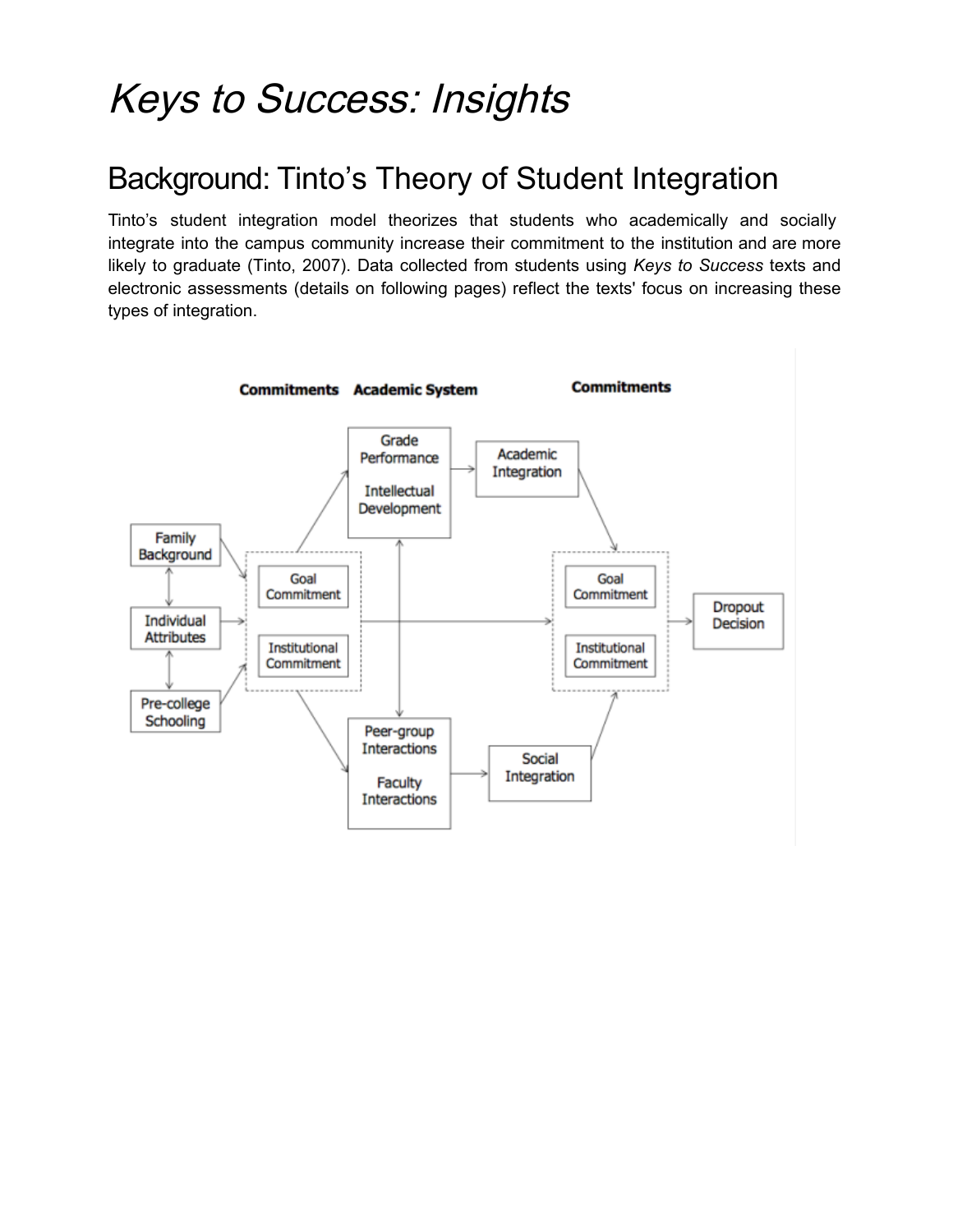## Goal Commitment

Most Keys to Success chapters come with a *REVIEW IT* assessment. The following graph (representing more than 2,800 student answers) shows a consistent, strong grade performance and intellectual development across all ten of the book's chapters. The time span between the first and last chapter assessment is about three months, further indicating a high and consistent goal commitment by all students in this study group.



Student performance per KEYS chapter (>2,800 answers)

The results have been further triangulated with direct feedback from the same study group to check for academic integration and therefore goal commitment. The results (n=270) indicate a strong self-perception of positive or neutral intellectual development and with almost all students confirming that they have learned something new. About three-quarters of students remain committed to their learning goals and stated that they would like to practice the same topic again.